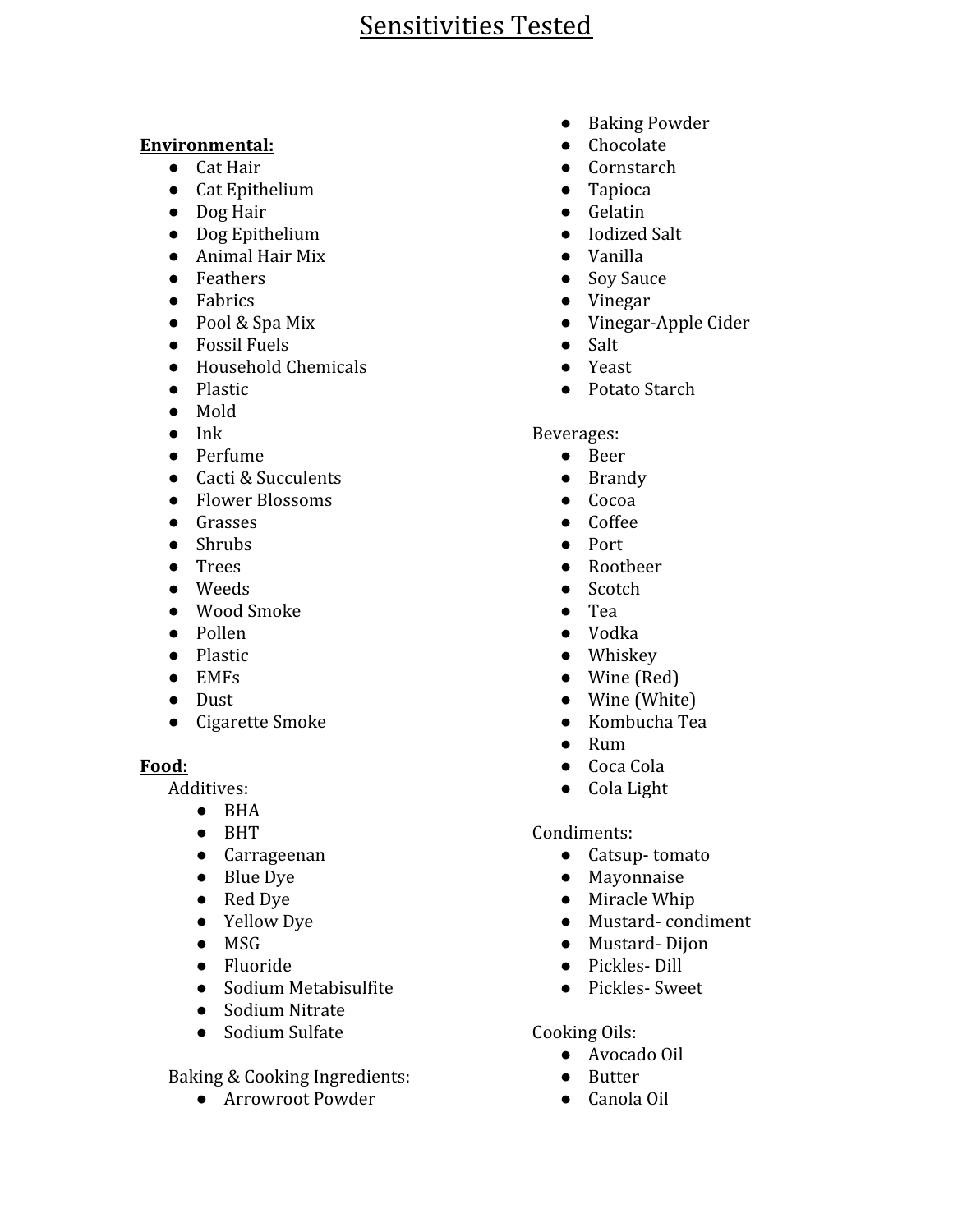- Coconut Oil
- Corn Oil
- Crisco
- Flaxseed Oil
- Grapeseed Oil
- Olive Oil
- Peanut Oil
- Safflower Oil
- Sesame Oil
- Soy Oil
- Sunflower Oil
- Vegetable Oil

#### Dairy:

- Butter
- Cow's Milk
- Cheese
- Yogurt
- Cream
- Cheese

#### Non-Dairy Alternatives:

- Coconut Milk
- Almond Milk
- Goat Milk
- Rice Milk
- Soy Milk

Fish:

- Albacore
- Anchovy
- Bass, Black
- Catfish
- Clam
- Codfish
- Crab
- Crappie
- Flounder
- Grouper
- Haddock
- Halibut
- Herring
- Mackerel
- MahiMahi
- Oyster
- Perch, Ocean
- Pike, Red Snapper
- Salmon
- Sardines
- Sturgeon
- Swordfish
- Trout
- Tuna Fish
- Whitefish
- Snapper

#### Fruit:

- Apple
- Apricot
- Banana
- Black Raspberry
- Blueberry
- Cantaloupe
- Cherry
- Date
- $\bullet$  Fig
- Grape (red & green)
- Grapefruit
- Guava
- Honeydew Melon
- Kiwi
- Lemon
- Mango
- Nectarine
- Orange
- Papaya
- Passion Fruit
- Peach
- Pear
- Persimmon
- Pineapple
- Plum
- Prune
- Raisin
- Raspberry
- Rhubarb
- Strawberry
- Tangerine
- Watermelon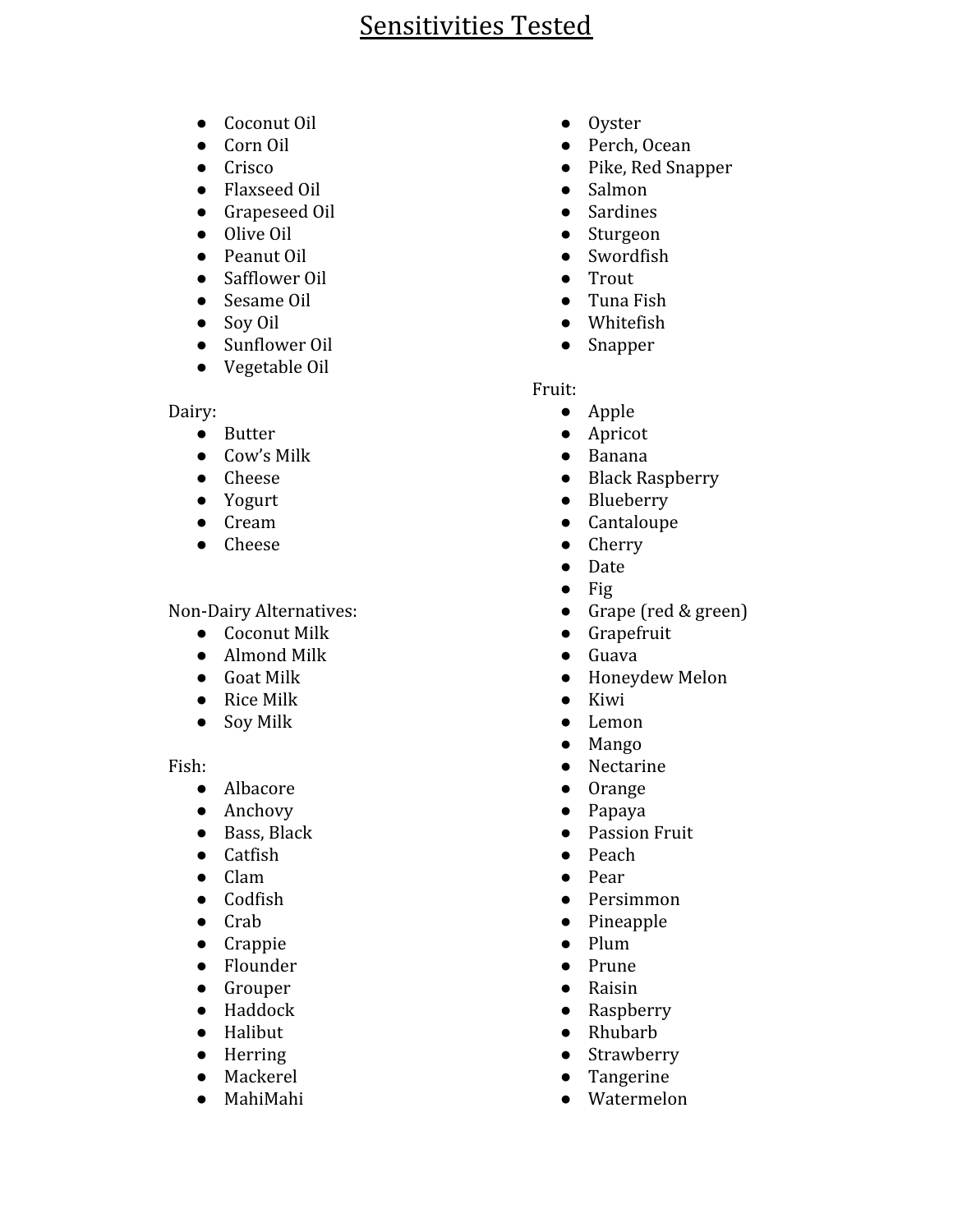Grains:

- Amaranth
- Barley
- Buckwheat
- Corn
- Gluten
- Millet
- Oat
- Popcorn
- Quinoa
- Rice
- Rye
- Spelt
- Teff
- Wheat- Whole
- White Wheat
- Wild Rice
- Rice, Brown
- Rice, White

Legumes- Beans:

- Bean- Lima
- Bean- Azuki
- Bean- Black
- Bean- Fava
- Bean- Garbanzo
- Bean- Kidney
- Bean- Mung
- Bean- Navy
- Bean- Pinto
- Bean- Red Kidney
- Bean- Soy
- Blackeyed Pea
- Lentil

Meat/Poultry:

- Bacon
- Beef
- Bison
- Chicken
- Duck
- Egg
- Goat
- Goose
- Ham- Pork
- Lamb
- Pheasant
- Pork
- Quail
- Rabbit
- Turkey
- Veal
- Venison

### Nuts/Seeds:

- Almond
- Brazil Nut
- Cashew
- Chestnut
- Chia Seed
- Coconut
- Fennel Seed
- Flaxseed
- Hazelnut
- Macadamia Nut
- Peanut
- Pecan
- Pine Nut
- Pistachio
- Poppyseed
- Psyllium
- Sesame
- Sunflower
- Walnut

### Shellfish:

- Abalone
- Calamari
- Conch
- Crab
- Crayfish
- Escargot
- Lobster
- Mussel
- Octopus
- Shrimp
- Squid
- Prawns